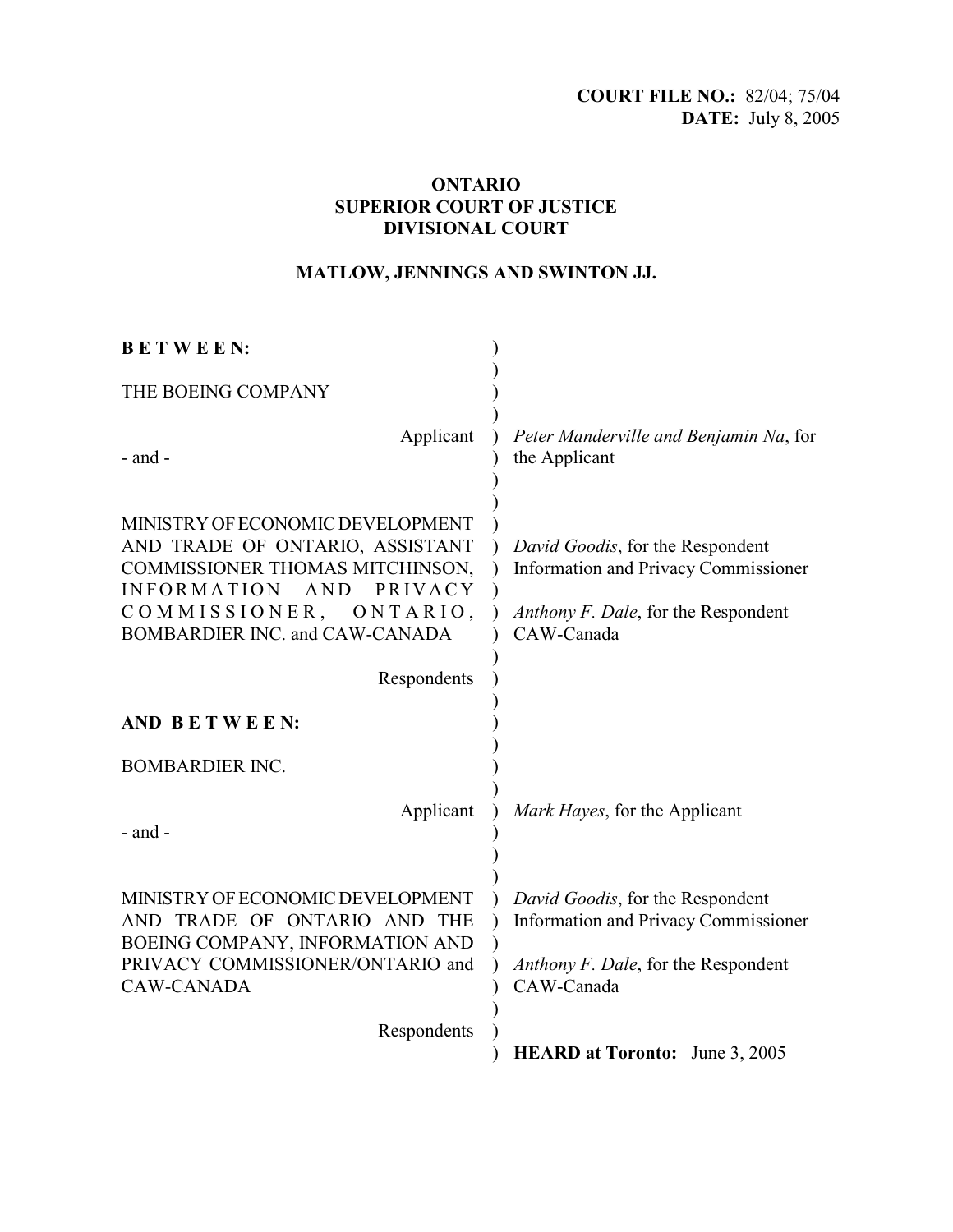## **SWINTON J.:**

[1] The Boeing Company and Bombardier Inc. have each brought applications for judicial review of the decision of Assistant Information and Privacy Commissioner Mitchinson ("the Commissioner"), Order PO-2226, Appeal PA-030030-2 dated January 19, 2004, in which the Ministry of Economic Development and Trade was ordered to produce to the respondent, CAW-Canada, three agreements entered into by the Government of Ontario in relation to the purchase and sale of de Havilland Inc.

[2] The issue in these applications is whether the records ordered disclosed were exempt from disclosure under the third party information exemption found in s. 17 of the *Freedom of Information and Privacy Act*, R.S.O. 1990, c. F-31 ("the Act").

### **Background Facts**

[3] This case arises out of an application under the Act made by CAW-Canada in 2002, requesting information from the Ministry relating to the 1992 sale of the de Havilland business from Boeing to de Havilland Inc., a company indirectly owned by Bombardier and the Ontario government and the subsequent sale of the Ontario government's share of the company to Bombardier in 1997, together with information concerning tax incentives, benefits and corporate commitments from Bombardier relating to jobs.

[4] The Ministry identified three responsive records, the disclosure of which isthe subject of this judicial review. These records are:

- (a) Asset Purchase Agreement dated January 22, 1992 between The Boeing Company, Boeing of Canada Ltd., Boeing Canada Technology Ltd., 692567 Ontario Ltd., de Havilland Inc., Bombardier Inc., de Havilland Holdings Inc. and the Crown, as represented by the Ministry. This lengthy and complex document set out the terms and conditions of the sale of the de Havilland business, in which Bombardier Aerospace became a 51% owner and the provincial government a 49% owner of de Havilland Inc.
- (b) Shareholders Agreement dated March 9, 1992, between Bombardier Inc., Ontario Aerospace Corp., the Ministry and de Havilland Holdings Inc. This document reflects the formation of Ontario Aerospace Corp., which was formed by the Ministry to hold its shares of the de Havilland business.
- (c) Share Purchase Agreement dated January 26, 1997, between Bombardier Inc., Ontario Aerospace Corp. and the Ministry. Through this document, Bombardier purchased the Ministry's shares in the de Havilland business subject to certain terms and conditions.

[5] The Ministry refused to disclose these records on the basis of the exemption in s. 17 of the Act, which reads: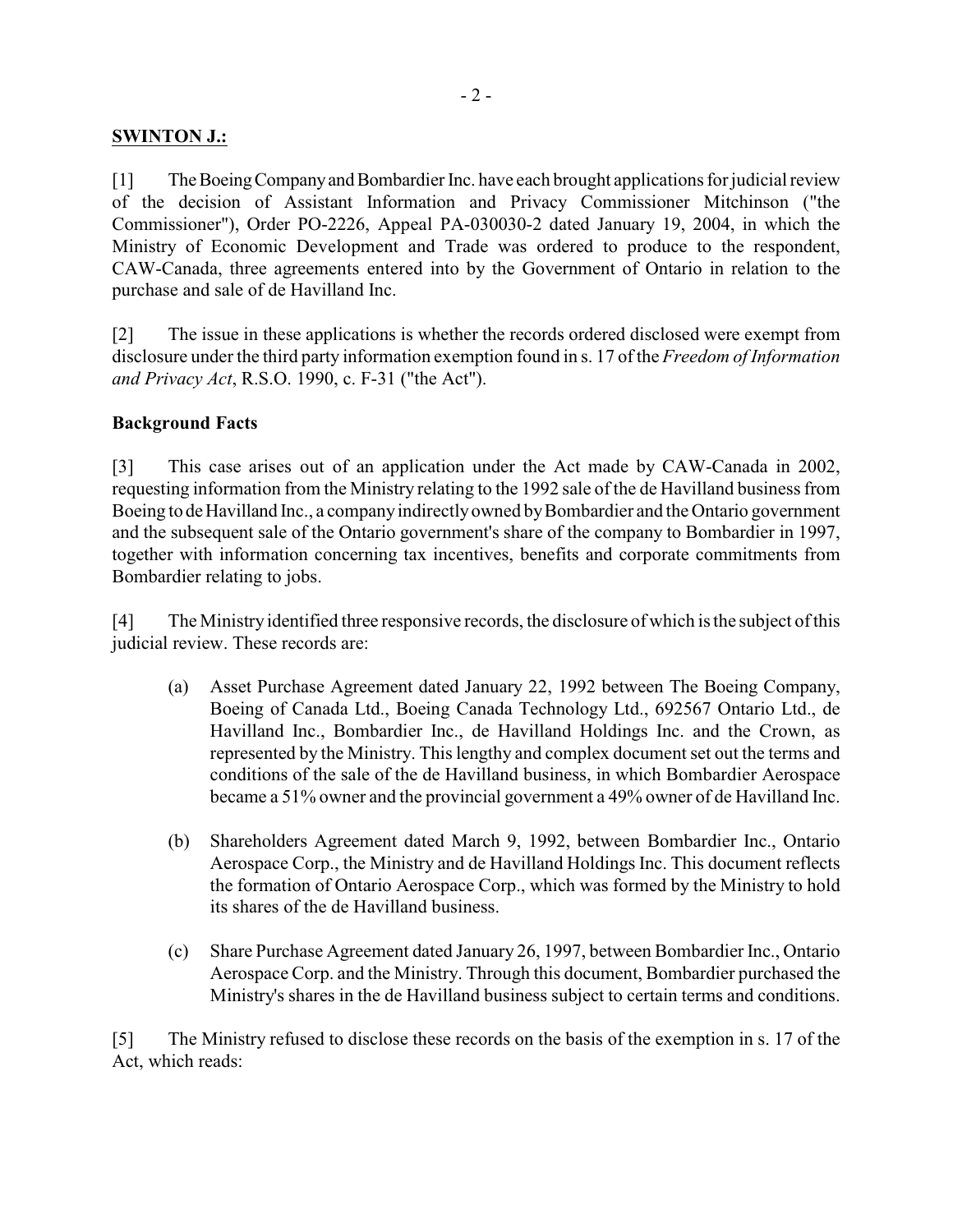17(1) A head shall refuse to disclose a record that reveals a trade secret or scientific, technical, commercial, financial or labour relations information, *supplied* in confidence implicitly or explicitly, where the disclosure could reasonably be expected to,

- (a) prejudice significantly the competitive position or interfere significantly with the contractual or other negotiations of a person, group of persons, or organization;
- (b) result in similar information no longer being supplied to the institution where it is in the public interest that similar information continue to be so supplied;
- (c) result in undue loss or gain to anyperson, group, committee or financial institution or agency; ... (emphasis added)

[6] The CAW appealed the decision to the Commissioner. In the Notice of Inquiry, the Commissioner set out the test for "supplied" in s. 17 of the Act, stating that, in general, for information in a contract to have been "supplied", it must be the same as that originally supplied by the affected party. In addition, information in a record would be "supplied" if it would allow the drawing of accurate inferences with respect to the information actually supplied to the institution. The Notice then asked the parties to explain if information was supplied and, if so, to provide evidence as to how it was supplied, including the form, the reason for it, by whom and in what circumstances.

[7] After receiving written submissions from the parties, the Commissioner determined that while the records contained commercial, financial and labour relations information, the information had not been "supplied" to the Ministry. In his reasons, the Commissioner set out the general principles with respect to the interpretation of the term "supplied" (at p. 4):

Information may qualify as "supplied" if it was directly supplied to an institution by a third party, or where its disclosure would reveal or permit the drawing of accurate inferences with respect to information supplied by a third party (Orders PO-2020, PO-2043).

The contents of a contract involving an institution and a third party will not normally qualify as having been "supplied" for the purpose of section 17(1). The provisions of a contract, in general, have been treated as mutually generated, rather than "supplied" by the third party, even where the contract is preceded by little or no negotiation (Orders PO-2018, MO-1706).

[8] After reviewing the parties'submissions, the Commissioner concluded that the information had not been supplied, for reasons set out by him on p. 5:

Record 1 in this appeal is a complex, multi-party agreement for the purchase of the assets of a large corporation. Records 2 and 3 are agreements that flow from Record 1, and they are also detailed and complex. All three contracts are multi-faceted and contain customized terms and conditions. None of the parties resisting disclosure have provided representations supporting the position that the agreements or any specific provisions in them were "supplied" to the Ministry or that they would reveal information actually supplied to the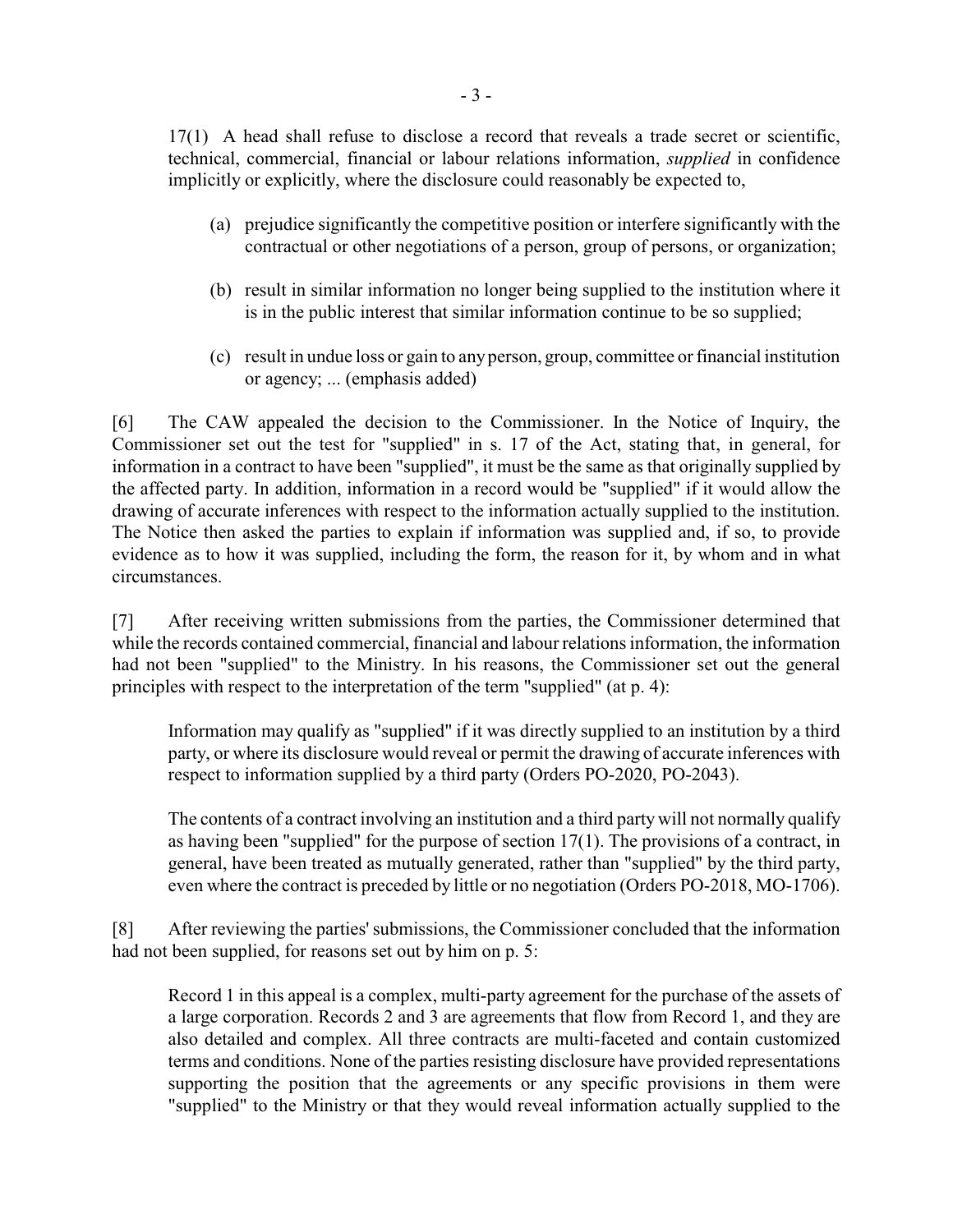Ministry and, in my view, it is simply not reasonable to conclude that contracts of this nature were arrived at without the typical back-and-forth, give-and-take process of negotiation. I find that the records at issue in this appeal are not accurately described as "the informational assets of non-governmental parties", but instead are negotiated agreements that reflect the various interests of the parties engaged in the purchase and sale of "the de Havilland business".

[9] The applicants then launched these applications for judicial review, arguing that the Commissioner erred in determining that the information had not been "supplied" to the Ministry.

# **The Standing of the Commissioner Before this Court**

[10] The Boeing Company brought a motion returnable at the hearing seeking a ruling to limit the standing of the Commissioner to make submissions.

[11] According to the recent decision of the Court of Appeal in *Ontario (Children's Lawyer) v. Ontario (Information and Privacy Commissioner)*, [2005] O.J. No. 1426, the scope of an administrative tribunal's standing should be determined in the context of a particular application for judicial review (at para. 33). A court, in determining standing, should consider the assistance that the tribunal can provide to the court, given the importance of a fully informed adjudication of the issues, as well as the importance of maintaining tribunal impartiality (at paras. 37-38).

[12] Applying that test, this Court ruled that the Commissioner's role would be determined following the oral submissions of the respondent, CAW. After those submissions were made, the Commissioner's counsel was asked to address only the standard of review and jurisdiction.

# **The Standard of Review**

[13] In reviewing the Commissioner's interpretation and application of the meaning of "supplied" in s. 17 to a written record, the standard of review to be applied is reasonableness (*Ontario (Workers' Compensation Board) v. Ontario (Assistant Information and Privacy Commissioner)* (1998), 41 O.R. (3d) 464 (C.A.) at p. 473).

[14] In applying that test, the task of the Court is to determine whether the reasons of the Commissioner stand up to a somewhat probing examination. If there is a line of reasoning that supports the decision, then the Court, on judicial review, should not interfere with the decision (*Law Society of New Brunswick v. Ryan*, [2003] 1 S.C.R. 247 at para. 55).

## **Analysis**

[15] As noted by the Commissioner in his reasons, the exemption in s. 17(1) is designed to protect the "informational assets" of private businesses and other organizations from which the government receives information in the course of carrying out its public responsibilities (Reasons, p. 3). In order for a record to qualify for exemption under s. 17, the Act contemplates a three part test: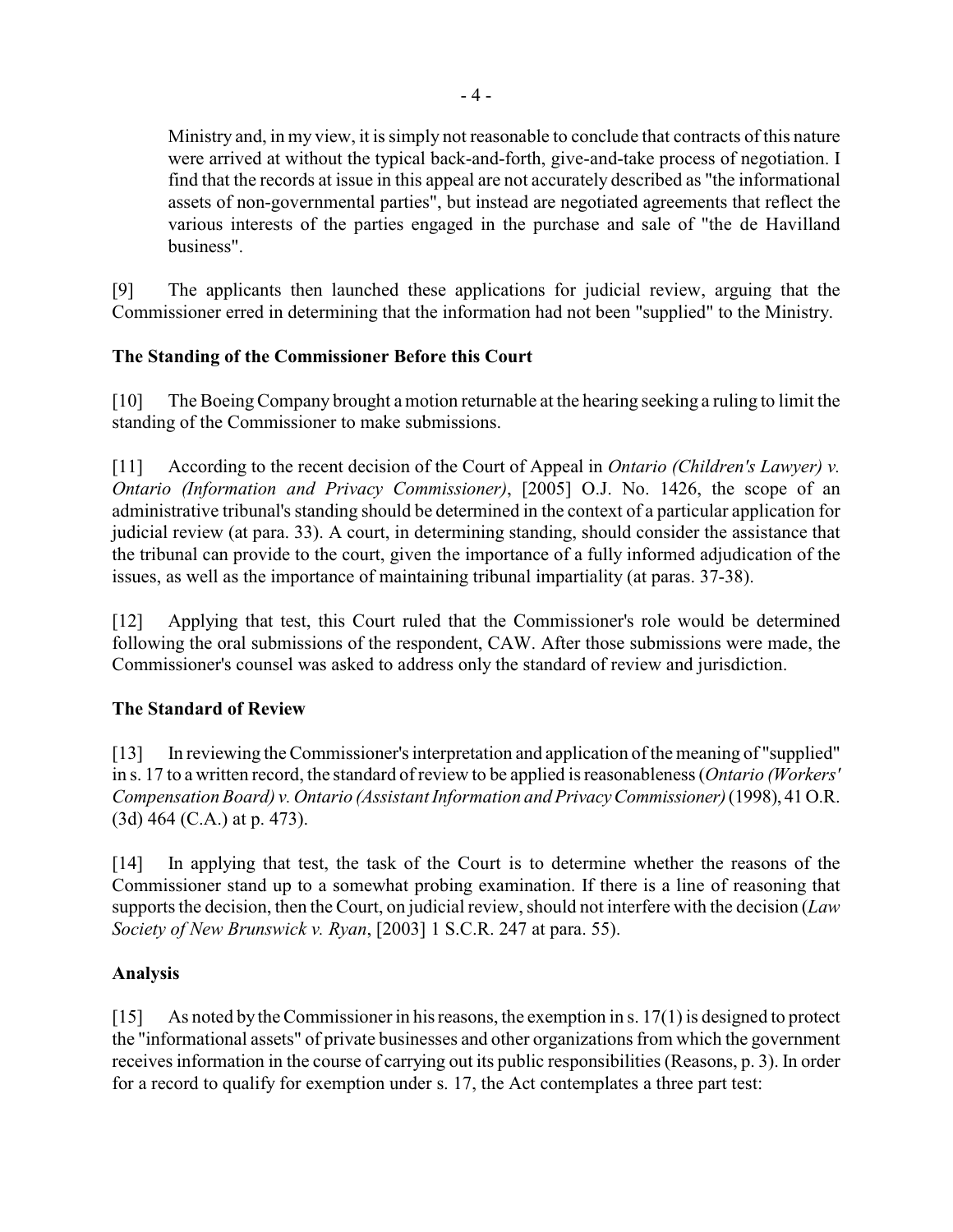- (a) The records must reveal trade secrets or scientific, technical, commercial, financial or labour relations information;
- (b) The records must have been "supplied" to the ministry in confidence, implicitly or explicitly; and
- (c) Disclosure of that information must give rise to a reasonable expectation of the type of harm specified in s.  $17(1)(a)$ , (b) and/or (c).

(*Ontario (Workers' Compensation Board), supra*, p. 474)

[16] The applicants argued that the Commissioner erred in applying the second part of the test, as there is no evidence that the records were not "supplied" to the Ministry. They submitted that the nature of the confidential information in the records was such that it clearly was supplied to the Ministry by Bombardier and Boeing and could only have originated from them. Moreover, the Ministry's submissions stated,

The Ministry is one of eight parties to the Asset Purchase Agreement which was prepared by one of the affected parties. The Ministry submits that for all intents and purposes the Agreement was "supplied" to it.

[17] It is telling that the Ministry makes reference only to the Asset Purchase Agreement and does not address the two Share Purchase Agreements in this paragraph. Moreover, in response to the request for details about the information in the Notice of Inquiry, neither the Ministry nor the applicants provided any detail with respect to the information provided and its form. While Boeing did make reference to certain articles and schedules, it did so in relation to the issue of the commercial nature of the information. On the issue of "supplied in confidence", it focussed on confidentiality, relying on the confidentiality clause of the Asset Purchase Agreement.

[18] The Commissioner's approach in this case was consistent with the approach taken in other cases interpreting s. 17(1). The Commissioner has consistently found that information in a contract is typically the product of a negotiation process between the parties and that the content of a negotiated contract involving a governmental institution and another party will not normally qualify as having been "supplied". Even where the contract is preceded by limited negotiation, or where the final agreement substantially reflects information that originated from a single party, the Commissioner has concluded that the information was not supplied (for example, IPC Order MO-1706, pp. 9-10; IPC Order P-1545 at pp. 9-10).

[19] The Commissioner took the view that the records before him did not contain information which was supplied to the Ministry because the information was found in complex contracts which were the subject of agreement by a number of parties, in the case of the Asset Purchase Agreement, and between the government and Bombardier with respect to the other two agreements. His conclusion that complex and detailed agreements like the ones before him were the result of negotiations was a reasonable one. While the Ministry has suggested that its role was passive with respect to the Asset Purchase Agreement, it was reasonable for the Commissioner to conclude that the agreement was, nevertheless, negotiated and that it reflected all the parties' interests.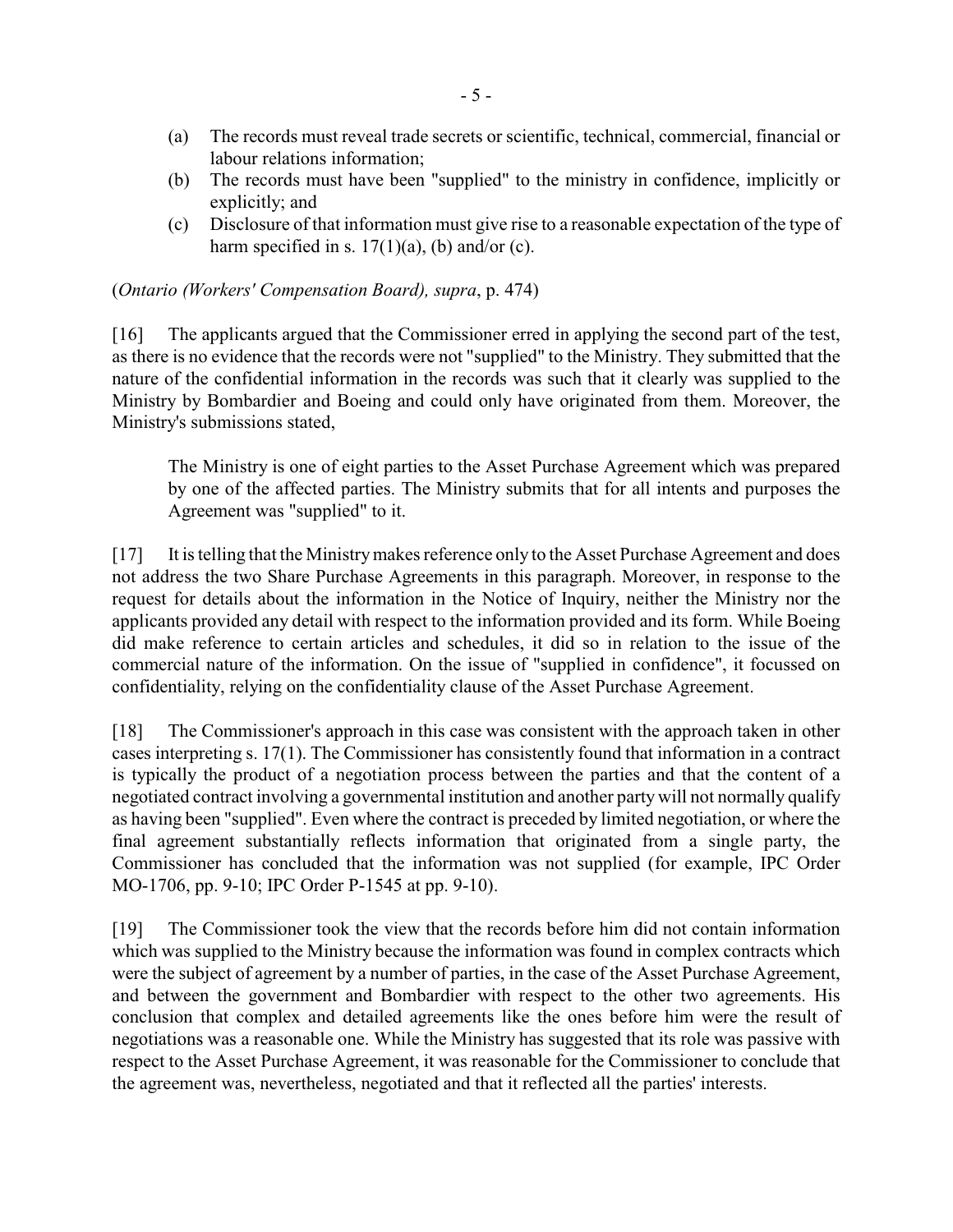[20] During argument before us, counsel for the applicants did not point to anything in the sealed records ("the Private Record") which showed that the Commissioner erred in concluding that there were no informational assets in the three agreements. Having examined the Private Record, I find that the Commissioner reasonably concluded that the agreements were the subject of negotiations between the parties, and that they do not reveal information of the applicants actually supplied to the Ministry. The Asset Purchase Agreement in the Private Record contains neither the exhibits nor the schedules to which Boeing referred in its factum, and which might have disclosed information supplied by it. While the Commissioner has applied s. 17 in other cases to protect informational assets such as trade secrets and copyright material, that is not the type of information that the Commissioner ordered disclosed in the present case.

[21] The decision of the Commissioner was reasonable. He applied the appropriate test in a manner consistent with past decisions to the records before him, and he was well aware that one of the agreements was a multi-party agreement.

[22] While the applicants argued that this decision is inconsistent with the decision in Order PO-2283 dated May 18, 2004, that case is distinguishable. The record there was a single page cashflow estimate prepared by Bombardier and supplied to the Ministry of Finance. The Commissioner determined that the information was supplied in confidence and was not part of a contract (at p. 9).

## **Conclusion**

[23] For these reasons, the applications for judicial review are dismissed. If the parties are unable to agree with respect to costs, the respondents may make written submissions within 21 days of the release of this decision, and the applicants may make responding submissions within 15 days thereafter.

SWINTON J. MATLOW J. JENNINGS J.

**Released: July 8, 2005**